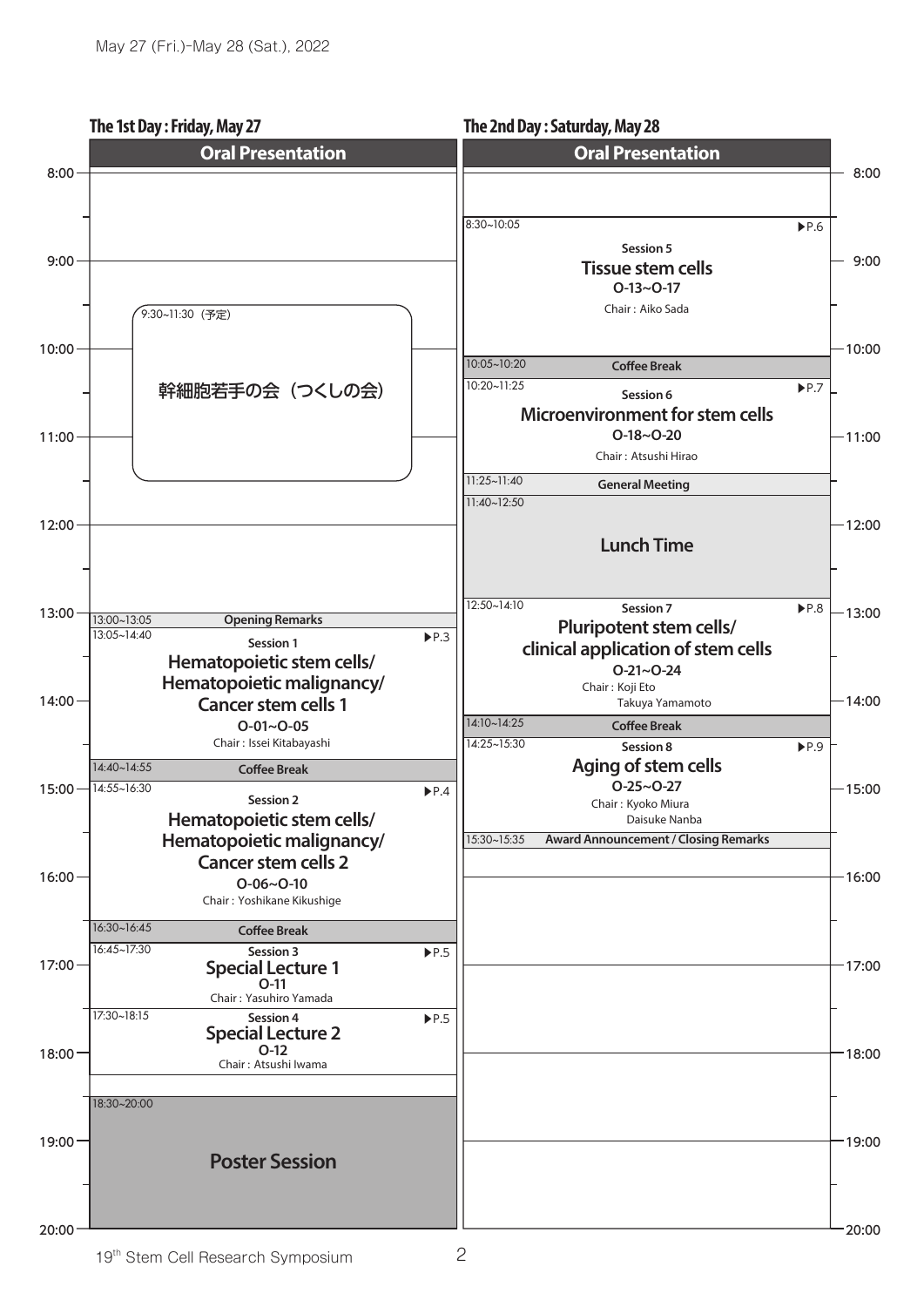# Friday, May 27. The 1st Day

#### **Opening Remarks 13:00~13:05**

**Session 1: Hematopoietic stem cells/ Hematopoietic malignancy/ Cancer stem cells 1 13:05~14:40**

> **Chair Issei Kitabayashi** (National Cancer Center Research Institute)

Invited Lecture

 $O-01$  (13:05 ~ 13:30)

**FXYD3, a subunit of Na+ pump, determines the origin of triple-negative breast cancer stem-like cells, the preeminent driver of drug resistance**

Noriko Gotoh

(Cancer Research Institute, Kanazawa University)

Invited Lecture

 $O-02$  (13:30 $\sim$ 13:55)

**Aberrant splicing events lead to altered cell fate of hematopoietic stem cells** Daichi Inoue

(Foundation for Biomedical Research and Innovation at Kobe)

#### $O-03$  (13:55 ~ 14:10)

**Infection stresses initiate the transformation of pre-MDS stem cells via activation of transcription factor Elf1**

> Takako Yokomizo<sup>1</sup>, Ai Hamashima<sup>1</sup>, Sho Kubota<sup>1</sup>, Mariko Morii<sup>1</sup>, Jie Bai<sup>1</sup>, Sun Yuqi<sup>1</sup>, Mihoko Iimori<sup>1</sup>, Atsushi Iwama<sup>2</sup>, Hitoshi Takizawa<sup>1</sup>, Hirotaka Matsui<sup>1</sup>, Goro Sashida<sup>1</sup> ( 1 Kumamoto University, 2 The University of Tokyo)

#### $O-04$  (14:10 $\sim$ 14:25)

#### **Screening with Homozygous Mutant Embryonic Stem Cells to Identify a Novel Gene Essential for Hematopoiesis**

Ritsuko Nakai<sup>1</sup>, Takafumi Yokota<sup>1</sup>, Masahiro Tokunaga<sup>2</sup>, Takao Sudo<sup>1</sup>, Naoki Hosen<sup>1</sup>, Junji Takeda<sup>3</sup> ( 1 Department of Hematology and Oncology, Osaka University Graduate School of

Medicine, <sup>2</sup>Department of Hematology, Suita Municipal Hospital, <sup>3</sup>Research Institute for Microbial Diseases, Osaka University)

#### $O-05$  (14:25 ~ 14:40)

**Formation of microbial signal-induced innate immune memory in hematopoietic stem cells**

> Nicole Pui-Yu Ho<sup>1</sup>, Alban Johansson<sup>1</sup>, Roland Huber<sup>2</sup>, Paola Betancur<sup>3</sup>, Hitoshi Takizawa<sup>1,4</sup>

( 1 Laboratory of Stem Cell Stress, International Research Center for Medical Sciences (IRCMS), Kumamoto University, <sup>2</sup>A\*STAR Bioinformatics Institute, Singapore, <sup>3</sup>University of California San Francisco, USA, <sup>4</sup>Center for Metabolic Regulation of Healthy Aging (CMHA), Kumamoto University)

3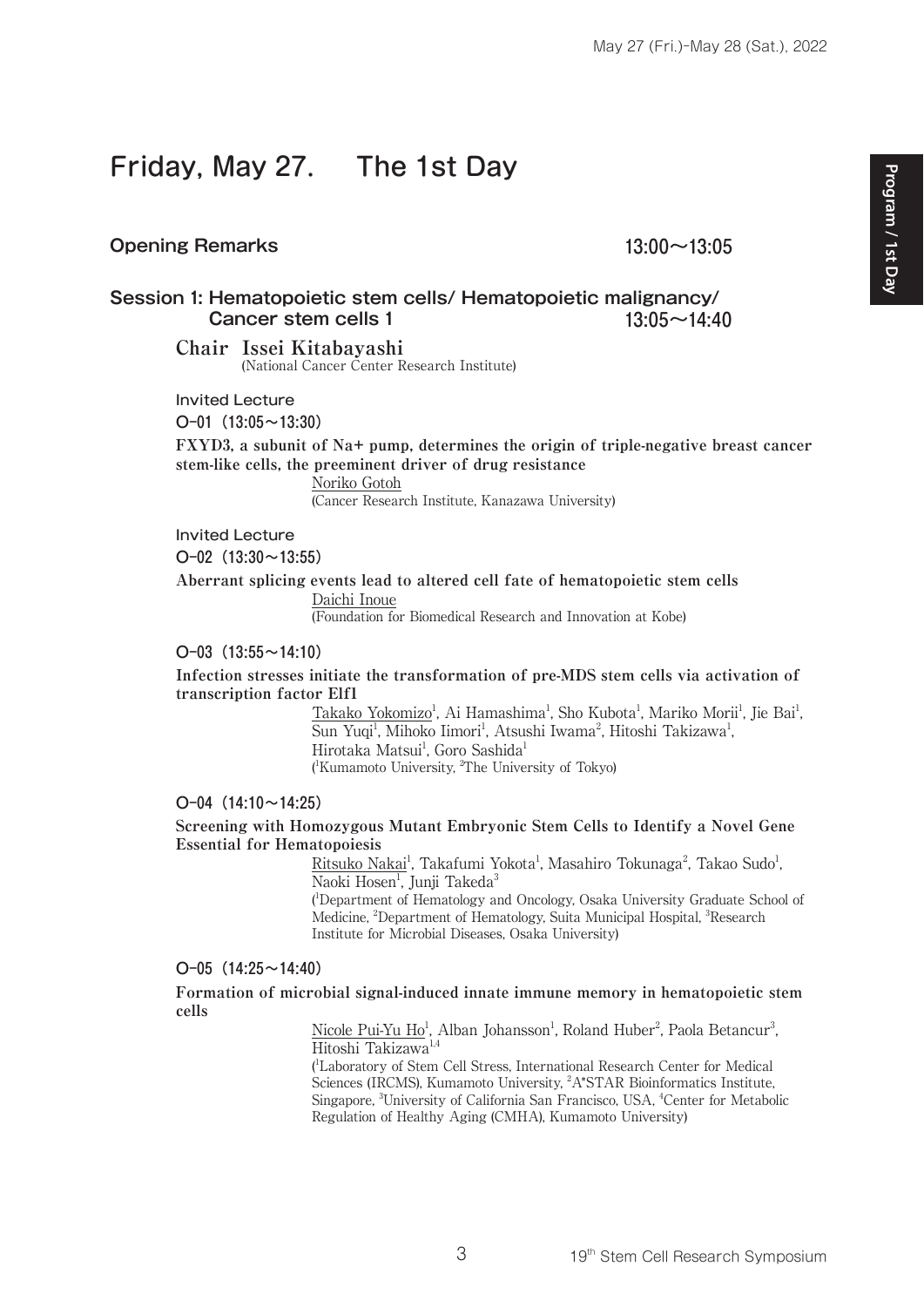#### **Coffee Break 14:40~14:55**

#### **Session 2: Hematopoietic stem cells/ Hematopoietic malignancy/ Cancer stem cells 2** 14:55~16:30

**Chair Yoshikane Kikushige** (Kyushu University)

Invited Lecture

 $O-06$  (14:55 ~ 15:20)

**Expanded Common myeloid progenitor act in concert with the spleen to support hematopoietic stem cell transplantation**

> Satoshi Yamazaki (University of Tsukuba)

Invited Lecture

O-07  $(15:20 \sim 15:45)$ 

**Thrombopoietin regulates mitochondria quality in hematopoietic stem cells**

Ayako Nakamura-Ishizu (Tokyo Women's Medical University)

#### O-08 $(15:45 \sim 16:00)$

**ACLY-dependent coupling of metabolic state and chromatin accessibility regulates hematopoietic stem cell functions during bone marrow regeneration**

> Terumasa Umemoto<sup>1</sup>, Alban Johansson<sup>1</sup>, Shah Adil Ishtiyaq Ahmad<sup>1</sup>, Michihiro Hashimoto<sup>2</sup>, Sho Kubota<sup>3</sup>, Kenta Kikuchi<sup>4</sup>, Haruki Odaka<sup>5</sup>, Takumi Era<sup>5</sup>, Daisuke Kurotaki<sup>4</sup>, Goro Sashida<sup>3</sup>, Toshio Suda<sup>2,6</sup> ( 1 Laboratory of Hematopoietic Stem Cell Engineering, International Research Center for Medical Sciences, Kumamoto University, <sup>2</sup>Laboratory of Stem Cell Regulation, International Research Center for Medical Sciences, Kumamoto University, <sup>3</sup>Laboratory of Transcriptional Regulation in Leukemogenesis, International Research Center for Medical Sciences, Kumamoto University, 4 Laboratory of Chromatin Organization in Immune Cell Development, International Research Center for Medical Sciences, Kumamoto University, 5 <sup>5</sup>Department of Cell Modulation, Institute of Molecular Embryology and Genetics, Kumamoto University, <sup>6</sup>Cancer Science Institute of Singapore, National University of Singapore)

#### O-09 $(16:00 \sim 16:15)$

**Hematopoietic stem cells acquire robust mitochondrial metabolic plasticity by increasing Sdhaf1 protein levels during aging**

> Shintaro Watanuki, Hiroshi Kobayashi, Keiyo Takubo (National Center for Global Health and Medicine)

#### $O-10$  (16:15 $\sim$ 16:30)

#### **Fanconi Anemia-related replication stress increases metabolic activity in fetal liver hematopoietic stem cells**

Makiko Mochizuki-Kashio, Ayako Nakamura-Ishizu

(Department of Microanatomy, Department of Medicine, Tokyo Women's Medical University)

**Coffee Break 16:30~16:45**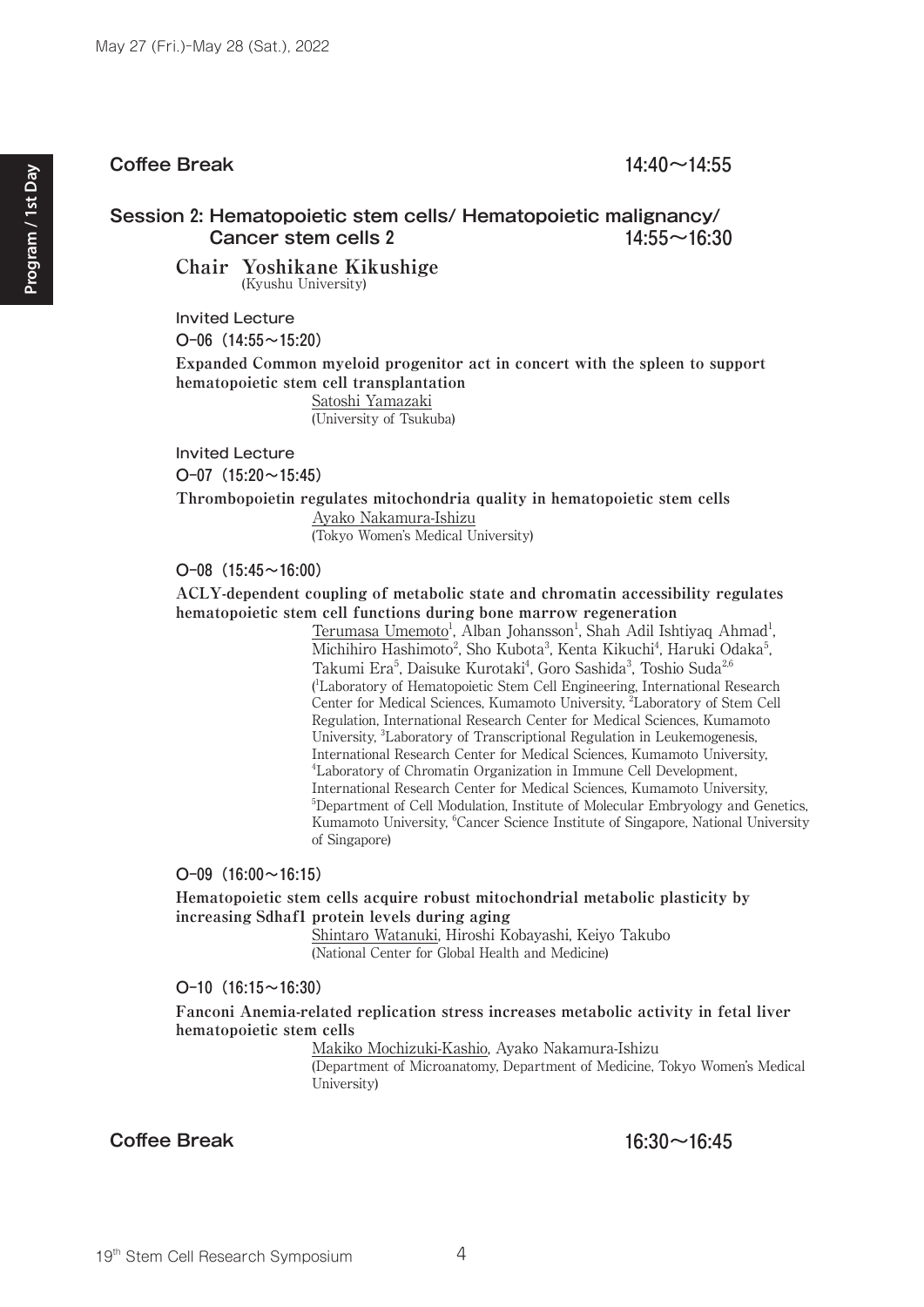### **Session 3: Special Lecture 1** 16:45~17:30

#### **Chair Yasuhiro Yamada**

(Institute of Medical Science, University of Tokyo)

#### O-11

#### **Mechanism and In Vitro Reconstitution of Mammalian Germ-Cell Development** Mitinori Saitou $1,2,3$

( 1 Institute for the Advanced Study of Human Biology, Kyoto University, 2 Department of Anatomy and Cell Biology, Graduate School of Medicine, Kyoto University, <sup>3</sup>Center for iPS Cell Research and Application, Kyoto University)

#### **Session 4: Special Lecture 2** 17:30~18:15

#### **Chair Atsushi Iwama**

(Institute of Medical Science, University of Tokyo)

#### O-12

## **Functional rejuvenation of aged neural stem cells by Plagl2 and anti-Dyrk1a activity**

Ryoichiro Kageyama<sup>1,2</sup>

( 1 Institute for Frontier Life and Medical Sciences, Kyoto University, 2 RIKEN Center for Brain Science)

**Poster Session** 18:30~20:00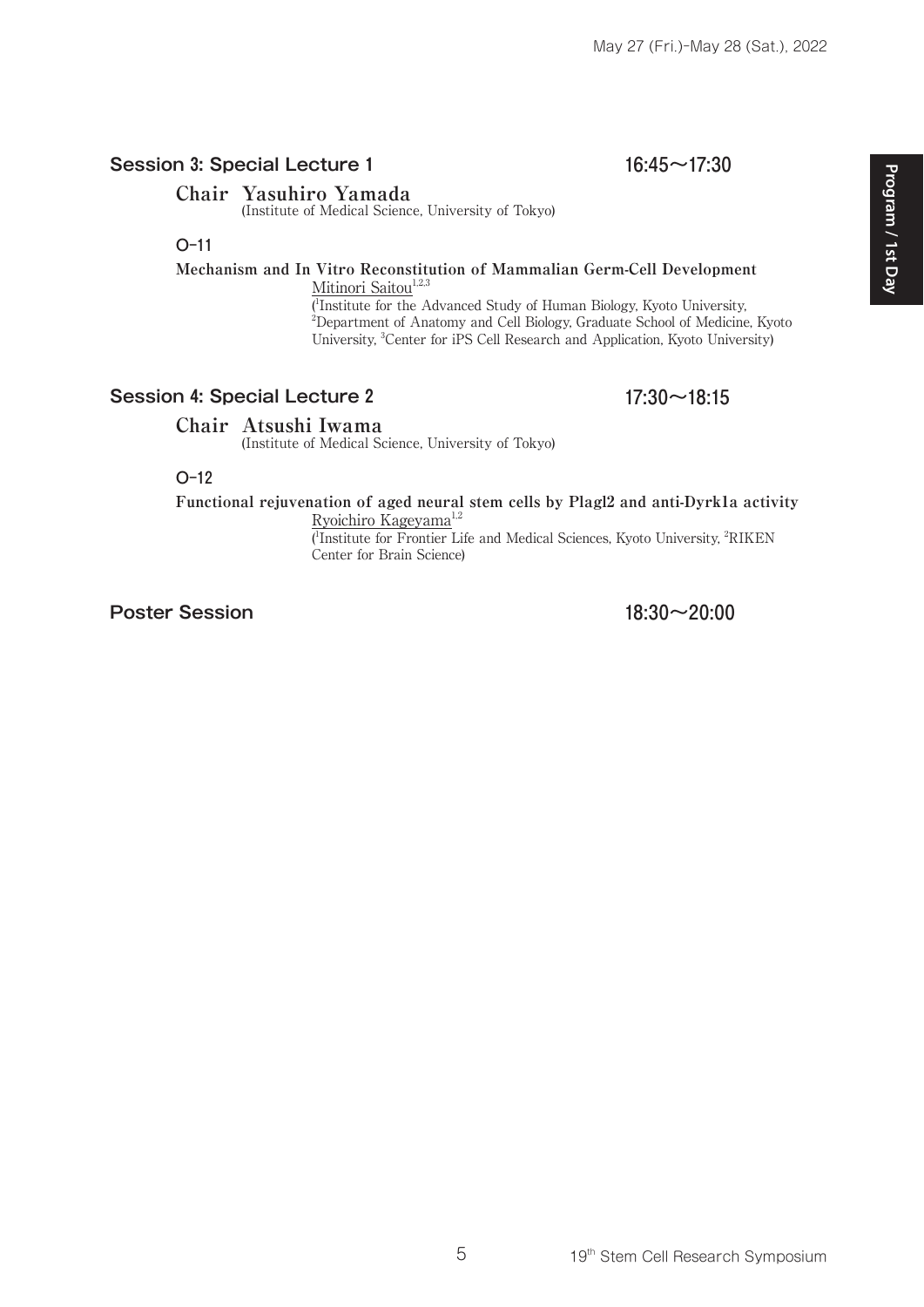## Saturday, May 28. The 2nd Day

#### **Session 5: Tissue stem cells** 8:30~10:05

**Chair Aiko Sada** (Kumamoto University)

Invited Lecture

O-13 $(8:30~8:55)$ 

**Vasculature-dependent epidermal stem cell state organizes tissue scaling in dynamic skin**

> Fumiko Toyoshima (Kyoto University)

Invited Lecture

 $O-14$  (8:55~9:20)

**The Dll4-Notch2 axis regulates mechanical unloading- and metabolic overloading-induced muscle atrophy**

Yusuke Ono

(Institute of Molecular Embryology and Genetics, Kumamoto University)

O-15 $(9:20 \sim 9:35)$ 

**Identifying a tissue stem cell subpopulation by combining single-cell morphometrics, organoid culture, and transcriptomics**

> <u>Mitsuru Morimoto<sup>1</sup>, Takashi Fujimura<sup>2,3</sup></u> ( $RIKEN BDR$ , Lab for Lung Development and Regeneration,  ${}^{2}RIKEN BDR$ ,  ${}^{3}O$ teuka Pharmaceutical Co. Ltd.) Otsuka Pharmaceutical Co., Ltd.)

#### $O-16$  (9:35~9:50)

**Modular and defined organoid culture conditions for mouse and human lung alveolar stem cell expansion and differentiation**

> Hiroaki Katsura<sup>1,2</sup>, Yoshihiko Kobayashi<sup>1,3</sup>, Mitsuru Morimoto<sup>2</sup>, Purushothama Rao Tata<sup>1</sup> ( 1 Duke University, Department of Cell Biology, 2 RIKEN BDR, Lab. for Lung

Development and Regeneration, <sup>3</sup>Kyoto University, Institute for Frontier Life and Medical Sciences, Lab. of Tissue Homeostasis)

#### $O-17$  (9:50 $\sim$ 10:05)

**Reservoir of tissue-resident stem cells for regeneration of airway epithelium**

Yoshihiko Kobayashi<sup>1,2</sup>, Aleksandra Tata<sup>1</sup>, Purushothama Rao Tata<sup>1</sup> ( 1 Department of Cell Biology, Duke University School of Medicine, <sup>2</sup> Lab. of Tissue Homeostasis, Institute for Life and Medical Sciences, Kyoto University)

#### **Coffee Break 10:05~10:20**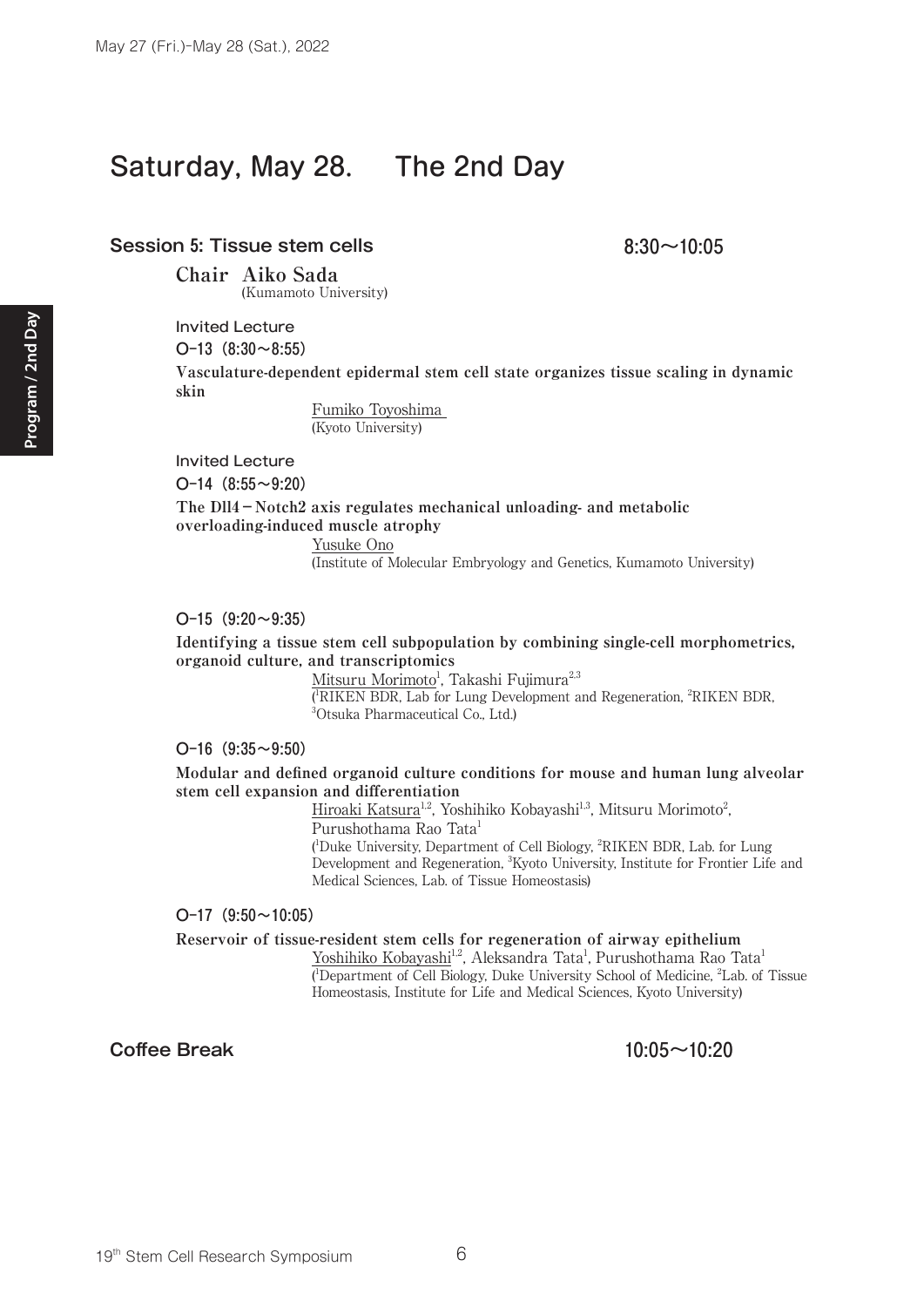#### **Session 6: Microenvironment for stem cells 10:20~11:25**

Invited Lecture

 $O-18$  (10:20 $\sim$ 10:45)

**Erebosis, a new cell death mechanism during homeostatic turnover of gut enterocytes** Sa Kan Yoo

(RIKEN)

Invited Lecture

O-19 $(10:45 \sim 11:10)$ 

**Induction of primordial germ cells from pluripotent stem cells in non-mouse mammals** Toshihiro Kobayashi<sup>1,2</sup>

> ( 1 Division of Mammalian Embryology, Center for Stem Cell Biology and Regenerative Medicine, The Institute for Medical Science The University of Tokyo, <sup>2</sup>Section of Mammalian Transgenesis, Center for Genetic Analysis of Behavior, National Institute for Physiological Sciences)

#### $O-20$  (11:10 $\sim$ 11:25)

**Retrotransposons in macrophages trigger type I interferon dependent inflammation in Werner syndrome**

Sudip Kumar Paul<sup>1</sup>, Masamitsu Sone<sup>1</sup>, Ashwini Patil<sup>2</sup>, Hisaya Kato<sup>3</sup>, Yoshiro Maezawa<sup>3</sup>, Motohiko Oshima<sup>4</sup>, Masaki Fukuyo<sup>5</sup>, Bahityar Rahmutulla<sup>5</sup>, Yasuo Ouchi<sup>1</sup>, Manami Ohtaka<sup>6</sup>, Mahito Nakanishi<sup>6</sup>, Kyoko Tsujimura<sup>1</sup>, Atsushi Kaneda<sup>5</sup>, Atsushi Iwama<sup>4</sup>, Koutaro Yokote<sup>3</sup>, Koji Eto<sup>1</sup>, Naoya Takayama<sup>1</sup>

( 1 Department of Regenerative Medicine, Graduate School of Medicine, Chiba University, Chiba, Japan, <sup>2</sup>Combinatics Inc., Japan, <sup>3</sup>Department of Endocrinology, Hematology and Gerontology, Graduate School of Medicine, Chiba University, Chiba, Japan, 4 Division of Stem Cell and Molecular Medicine, Center for Stem Cell Biology and Regenerative Medicine, The Institute of Medical Science, The University of Tokyo, Tokyo, Japan, <sup>5</sup>Department of Molecular Oncology, Graduate School of Medicine, Chiba University, Chiba, Japan, <sup>6</sup>TOKIWA-Bio, Inc., Tsukuba, Japan)

**General Meeting 11:25~11:40**

**Lunch Time** 11:40~12:50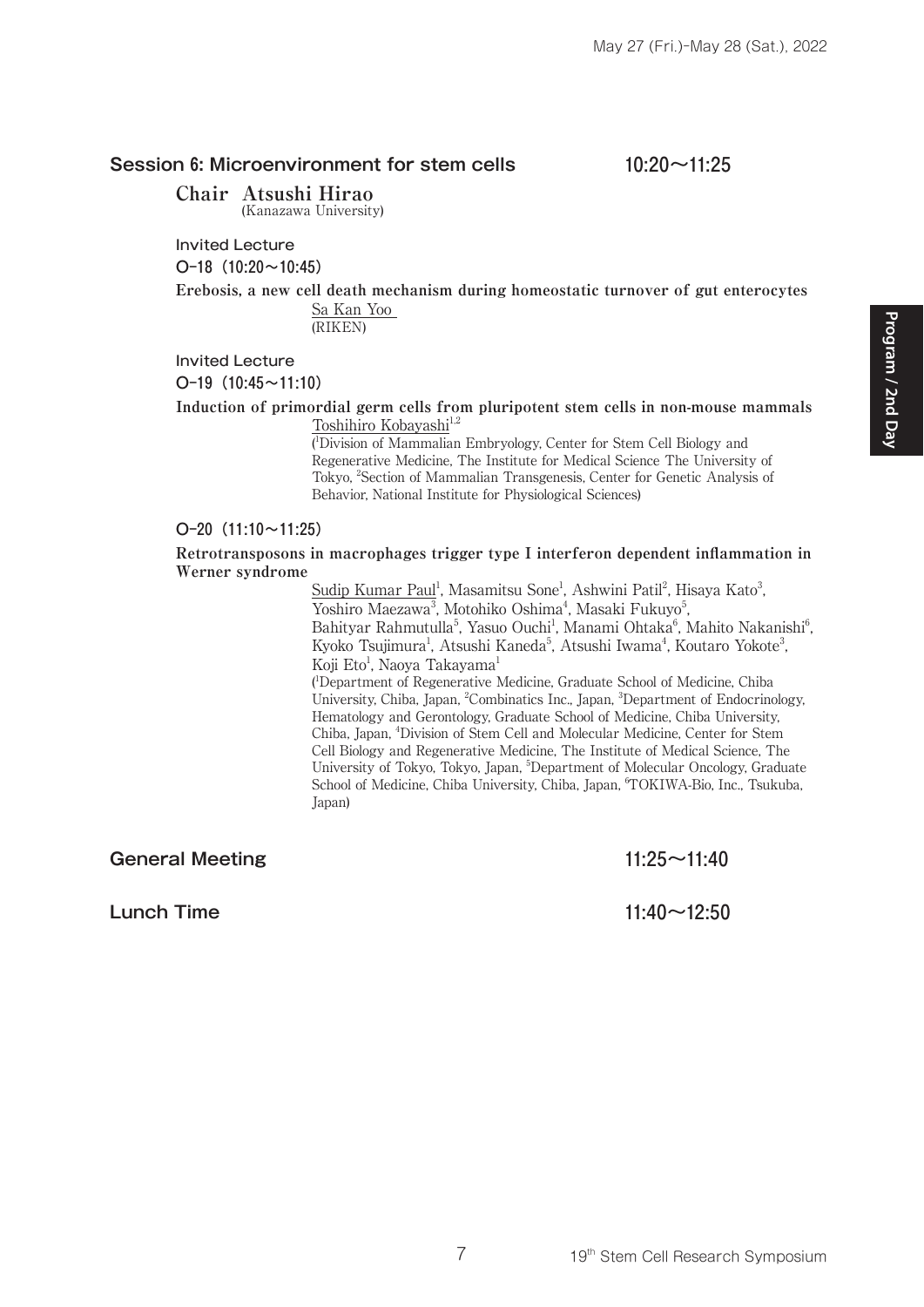#### **Session 7: Pluripotent stem cells/ clinical application of stem cells 12:50~14:10**

**Chair Koji Eto** (CiRA, Kyoto University)  **Takuya Yamamoto**

(CiRA, Kyoto University)

Invited Lecture

 $O-21$  (12:50 $\sim$ 13:15)

**Modelling peri-implantation development using naïve pluripotent stem cells** Yasuhiro Takashima

(Kyoto University CiRA)

Invited Lecture

 $O-22$  (13:15 $\sim$ 13:40)

**Regeneration of ocular tissues using human pluripotent stem cell-derived organoids** Ryuhei Hayashi

(Osaka University)

University, Kyoto, Japan)

 $O-23$  (13:40 $\sim$ 13:55)

**The combined bone forming capability of human-induced pluripotent stem cells-derived platelets and human bone morphogenetic proteins-2**

> Michiaki Mukai<sup>1,2</sup>, Norichika Mizuki<sup>3</sup>, Yasuhiro Shiga<sup>3</sup>, Kentaro Kosaka<sup>1</sup>, Naoya Takayama<sup>1</sup>, Seiji Ohtori<sup>3</sup>, Koji Eto<sup>1,4</sup> ( 1 Department of Regenerative Medicine, Chiba University Graduate School of Medicine, Chiba, Japan, <sup>2</sup>Department of Orthopaedic Surgery, Chiba University Graduate School of Medicine, Chiba, Japan, <sup>3</sup>Department of Orthopedic Surgery, Graduate School of Medicine, Chiba University, <sup>4</sup>Department of Clinical Application, Center for iPS Cell Research and Application (CiRA), Kyoto

 $O-24$  (13:55 ~ 14:10)

**Elucidating the immune escape mechanisms of HLA-KO iPSC-platelets from NK cells**

Charlotte Flahou<sup>1</sup>, Mio Iwasaki<sup>1</sup>, Akitsu Hotta<sup>1</sup>, Hitoshi Takizawa<sup>2</sup>, Naoshi Sugimoto<sup>1</sup>, Koji Eto<sup>1</sup>

( 1 Department of Clinical Application, Center for iPS Cell Research and Application (CiRA), Kyoto University, Kyoto, Japan, <sup>2</sup>International Research Center for Medical Sciences (IRCMS), Kumamoto University, Kumamoto, Japan)

#### **Coffee Break 14:10~14:25**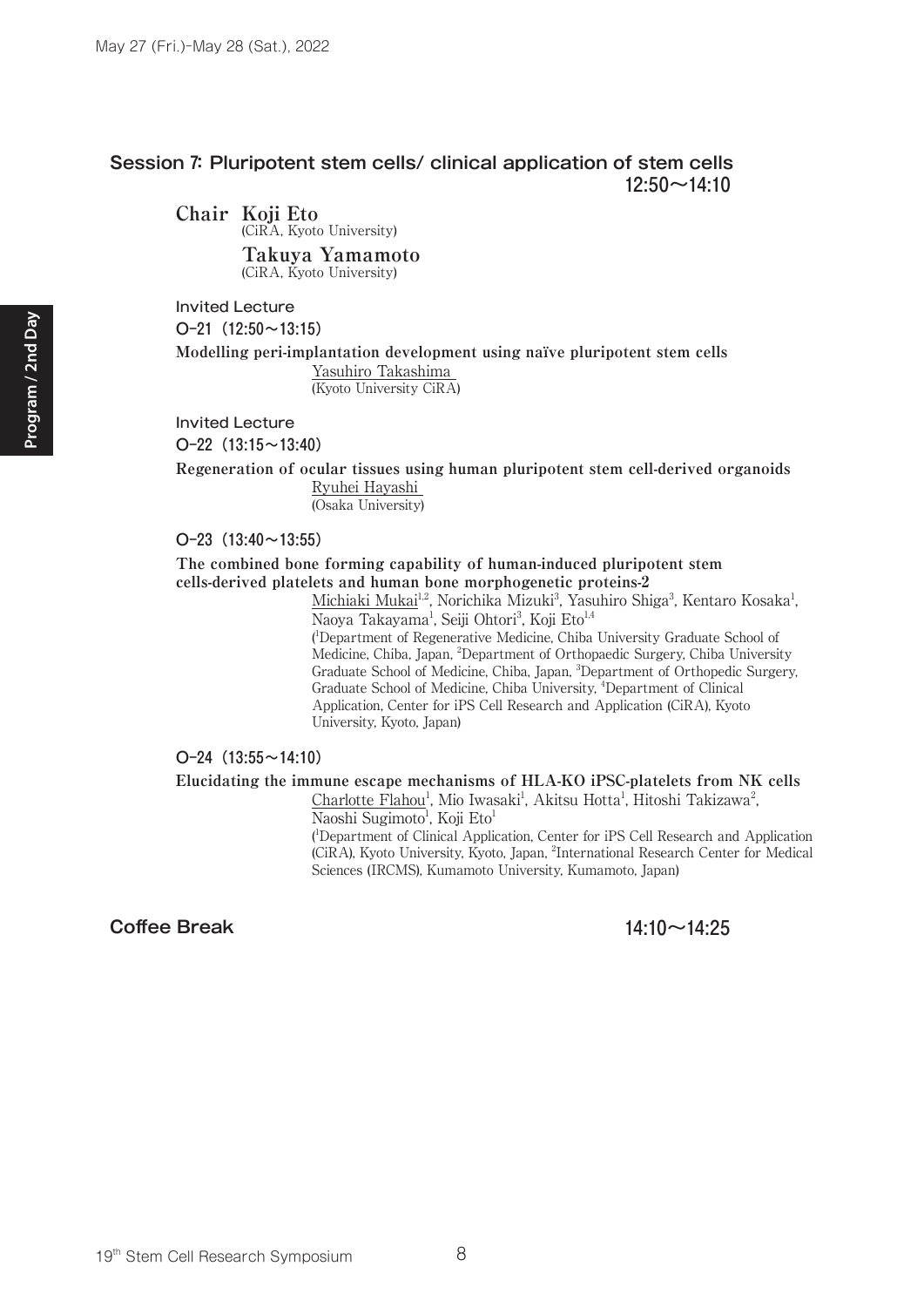#### **Session 8: Aging of stem cells 14:25~15:30**

**Chair Kyoko Miura** (Kumamoto University)

 **Daisuke Nanba**

(Institute of Medical Science, University of Tokyo)

Invited Lecture

 $O-25$  (14:25~14:50)

**Investigation of the mechanisms underlying longevity and cancer-resistance in the naked mole-rat**

Kyoko Miura

(Faculty of Life Sciences, Kumamoto University)

#### Invited Lecture

O-26 $(14:50 \sim 15:15)$ 

**EGFR-mediated epidermal stem cell motility drives skin regeneration through COL17A1 proteolysis**

> Daisuke Nanba<sup>1</sup>, Fujio Toki<sup>1</sup>, Kyosuke Asakawa<sup>1</sup>, Hiroyuki Matsumura<sup>1</sup>, Ken Shiraishi<sup>2</sup>, Koji Sayama<sup>2</sup>, Kyoichi Matsuzaki<sup>3</sup>, Hiroshi Toki<sup>4</sup>, Emi Nishimura<sup>1</sup>

> ( 1 Division of Aging and Regeneration, The Institute of Medical Science, The University of Tokyo, <sup>2</sup>Department of Dermatology, Ehime University School of Medicine, <sup>3</sup>Department of Plastic and Reconstructive Surgery, International University of Health and Welfare, School of Medicine, <sup>4</sup>Research Center for Nuclear Physics (RCNP), Osaka University)

#### O-27 (15:15~15:30)

#### **MLKL mediates inflammation-induced attrition and aging-associated functional decline in hematopoietic stem cells**

Yuta Yamada, Jingjing Yang, Masayuki Yamashita, Atsushi Iwama (Division of Stem Cell and Molecular Medicine, Center for Stem Cell Biology and Regenerative Medicine, The Institute of Medical Science, The University of Tokyo)

#### **Award Announcement / Closing Remarks 15:30~15:35**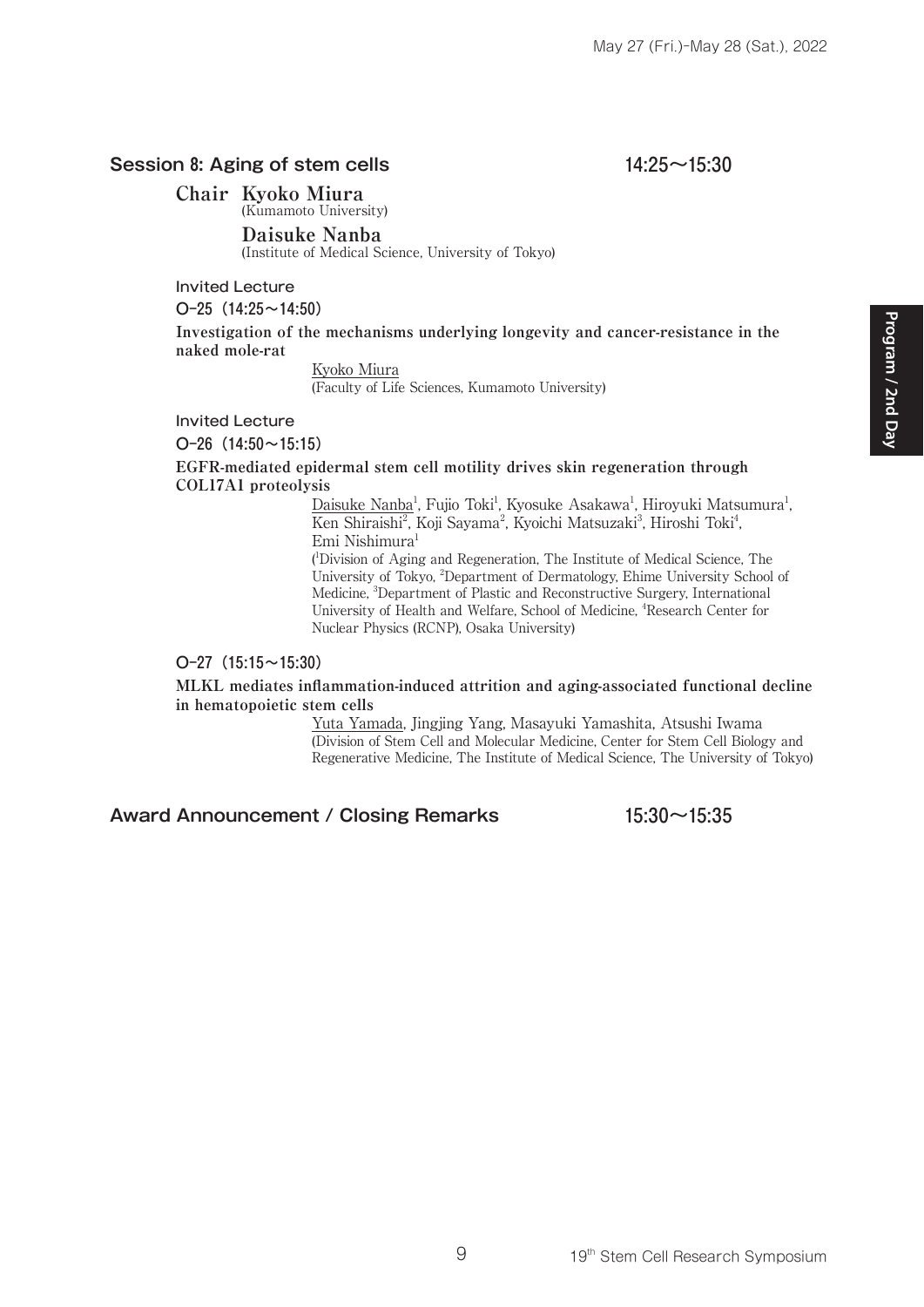## Poster Session

#### P-01 **HMGA1 is upregulated in leukemic stem cell fraction of myelodysplastic syndromes and blocks normal differentiation of hematopoietic cells**

Kazutoshi Ebisawa<sup>1</sup>, Yosuke Masamoto<sup>1</sup>, Mineo Kurokawa<sup>1,2</sup> ( 1 Department of Hematology & Oncology, Graduate School of Medicine, The University of Tokyo, <sup>2</sup>Department of Cell Therapy and Transplantation Medicine, The University of Tokyo Hospital)

#### P-02 **Investigating the function of Rasip1 in HSC-containing IAHCs of midgestation mouse embryos**

Gerel Melig<sup>1</sup>, Ikuo Nobuhisa<sup>1,2</sup>, Kiyoka Saito<sup>1</sup>, Ryota Tsukahara<sup>1</sup>, Ayumi Itabashi<sup>1</sup>, Yoshiakira Kanai<sup>3</sup>, Masami Kanai-Azuma<sup>4</sup>, Tetsuya Taga<sup>1</sup> ( 1 Department of Stem Cell Regulation, Medical Research Institute, Tokyo Medical and Dental University (TMDU), <sup>2</sup>Department of Nutritional Science, Faculty of Nutritional Sciences, Nakamura Gakuen University, <sup>3</sup>Department of Veterinary Anatomy, Graduate School of Agricultural and Life Science, University of Tokyo, 4 Department of Experimental Animal Model for Human Disease, Center for Experimental Animal, Tokyo Medical and Dental University (TMDU))

#### P-03 **DNMT3B contributes to the stemness of left-sided colorectal cancer derived from patients**

Ryosuke Taguchi<sup>1</sup>, Taichi Isobe<sup>2</sup>, Yoshikane Kikushige<sup>3</sup>, Shohei Ueno<sup>1</sup>, Kenji Tsuchihashi<sup>4</sup>, Hiroshi Ariyama<sup>4</sup>, Koichi Akashi<sup>1</sup>, Eishi Baba<sup>2</sup> ( 1 Department of Medicine and Biosystemic Science, Graduate School of Medical Sciences, Kyushu University, <sup>2</sup>Department of Oncology and Social Medicine, Graduate School of Medical Sciences, Kyushu University, 3 Center for Cellular and Molecular Medicine, Kyushu University Hospital, <sup>4</sup>Department of Hematology, Oncology and Cardiovascular Medicine, Kyushu University Hospital)

#### P-04 **Expanded CMPs act in concert with the spleen and support early hematopoietic recovery**

Takao Yogo<sup>1</sup>, Hans Jiro Becker<sup>2</sup>, Satoshi Yamazaki<sup>2,3</sup>

( 1 Division of Stem Cell Biology, Center for Stem Cell Biology and Regenerative Medicine, The Institute of Medical Science, The University of Tokyo, Tokyo, Japan, 2 Laboratory of Stem Cell Therapy, Faculty of Medicine, University of Tsukuba, Ibaraki, Japan, 3Division of Stem Cell Biology, Center for Stem Cell Biology and Regenerative Medicine, The Institute of Medical Science, The University of Tokyo, Tokyo, Japan)

#### P-05 **5-methylcytosine hydroxylase Tet3 endows embryonic neural stem/precursor cells with astrogliogenic competence**

<u>Norihisa Bizen<sup>1,2</sup>,</u> Toshinobu Nakamura<sup>3</sup>, Tetsuya Taga<sup>1</sup> ( 1 Department of Stem Cell Regulation, Medical Research Institute, Tokyo Medical and Dental University (TMDU), Tokyo, Japan, 2 Division of Neurobiology and Anatomy, Graduate School of Medical and Dental Sciences, Niigata University, Niigata, Japan, <sup>3</sup>Laboratory for Epigenetic Regulation, Department of Bio-Science, Nagahama Institute of Bio-Science and Technology, Shiga, Japan)

#### P-06 **Exogenous serine is required for robust proliferation of human mesenchymal stem cells**

Hiroaki Matsuda<sup>1</sup>, Satoru Miyagi<sup>1</sup>, Kenichi Miyamoto<sup>1</sup>, Hiromi Miyauchi<sup>2</sup>, Takashi Suyama<sup>1,2</sup>, Yuko Kato<sup>1,2</sup>, Takeshi Taketani<sup>3</sup>, Yumi Matsuzaki<sup>1,2</sup> ( 1 Department of Life Science, Faculty of Medicine, Shimane University, Izumo City, Shimane, Japan, <sup>2</sup>PuREC Co., Ltd., Izumo City, Shimane, Japan, <sup>3</sup>Department of Pediatrics, Faculty of Medicine, Shimane University, Izumo City, Shimane, Japan)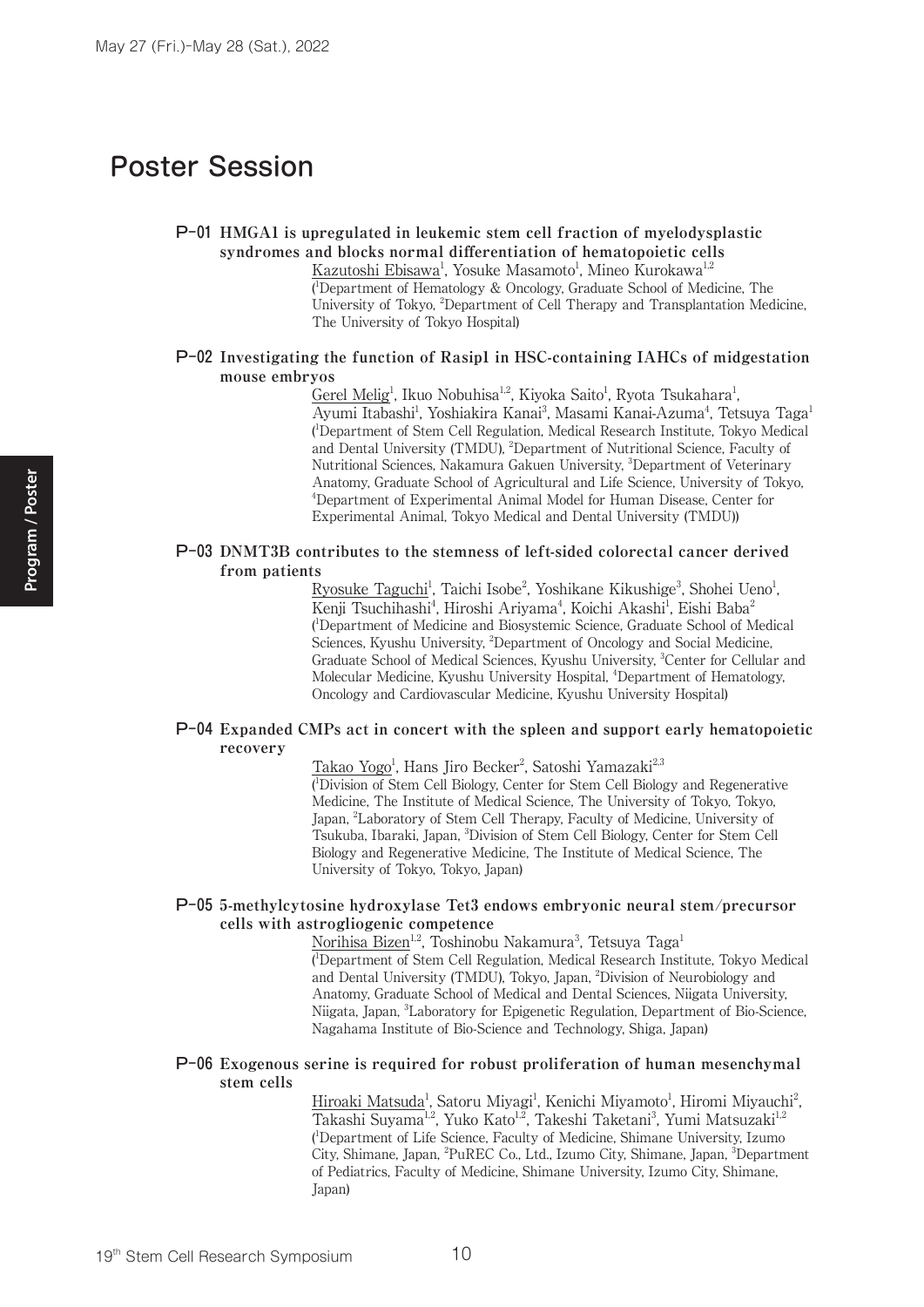#### P-07 **Understanding the mechanism of radiation dose rate dependence in mammary carcinogenesis: integration of stem cell and mathematical biology**

<u>Tatsuhiko Imaoka<sup>1</sup>, Kento Nagata<sup>1</sup>, Yuya Hattori<sup>2</sup>, Ritsuko Watanabe<sup>3</sup>,</u> Akinari Yokoya<sup>3</sup>, Ken-ichi Kudo<sup>4</sup>, Mayumi Nishimura<sup>1</sup>, Kazuhiro Daino<sup>1</sup>, Daisuke Iizuka<sup>1</sup>, Yukiko Nishimura<sup>1</sup> ( 1 QST National Institute of Radiological Sciences, 2 National Institute of Technology Kure College, <sup>3</sup>QST Institute for Quantum Life Science, <sup>4</sup>Fukushima Medical

#### P-08 **Persistent suppression of the luminal progenitor cell differentiation precedes radiation-induced rat mammary carcinogenesis**

University)

Kento Nagata<sup>1</sup>, Mayumi Nishimura<sup>1</sup>, Kazuhiro Daino<sup>1</sup>, Daisuke Iizuka<sup>1</sup>, Yukiko Nishimura<sup>1</sup>, Yuya Hattori<sup>2</sup>, Ritsuko Watanabe<sup>3</sup>, Akinari Yokoya<sup>3</sup>, Shizuko Kakinuma<sup>1</sup>, Tatsuhiko Imaoka<sup>1</sup>

( 1 Department of Radiation Effects Research, National Institute of Radiological Sciences, National Institutes for Quantum Science and Technology, <sup>2</sup>Department of Electrical Engineering and Information Science, National Institute of Technology Kure College, <sup>3</sup>Institute for Quantum Life Science, National Institutes for Quantum Science and Technology)

P-09 **Mechanism of suppression of mammary cell clonal expansion by radiation exposure: possible involvement of cellular senescence**

Daisuke Iizuka, Mayumi Shinagawa, Mari Ogawa, Chizuru Tsuruoka, Masaaki Sunaoshi, Tatsuhiko Imaoka, Shizuko Kakinuma (Dept. Radiat Effects Res, Nat Inst Radiol Sci, QST)

P-10 **Genomic mutation analysis of precancerous lesions in radiation-induced medulloblastoma**

> Chizuru Tsuruoka, Takamitsu Morioka, Mutsumi Kaminishi, Mayumi Shinagawa, Shizuko Kakinuma (Dept Radiat Effects Res, NIRS, QST)

P-11 **Clonal dynamics in the murine male germline from primordial germ cells to spermatogonial stem cells, and the next generation**

Tatsuro Ikeda<sup>1</sup>, Maurice Langhinrichs<sup>2,3</sup>, Tamar Nizharadze<sup>2,3</sup>, Hans-Reimer Rodewald<sup>2,3</sup>, Thomas Höfer<sup>2,3</sup>, Shosei Yoshida<sup>1,4</sup> (<sup>1</sup>NIBB, <sup>2</sup>DKFZ, <sup>3</sup>Uni Heidelberg, <sup>4</sup>SOKENDAI)

P-12 **Generation of novel mouse models regulating KRAS/MAPK/ERK signaling in the spatiotemporal manner in vivo**

> Nao Sankoda, Kohei Nagata, Fumie Nakasuka, Takayuki Yasuda, Yasuhiro Yamada (Institute of Medical Science, University of Tokyo)

P-13 **Generation of a transgenic mouse strain that expresses CreERT and fluorescent protein under the transcriptional control of the Fzd5 locus** Satoru Miyagi<sup>1</sup>, Yuko Kato<sup>1,2</sup>, Ayako Watanabe<sup>1</sup>, Kenichi Miyamoto<sup>1</sup>, Rintaro Yoshikawa<sup>1</sup>, Yumi Matsuzaki<sup>1,2</sup> <sup>1</sup>Department of Life Science, Faculty of Medicine, Shimane University, <sup>2</sup>PuREC Co., Ltd.)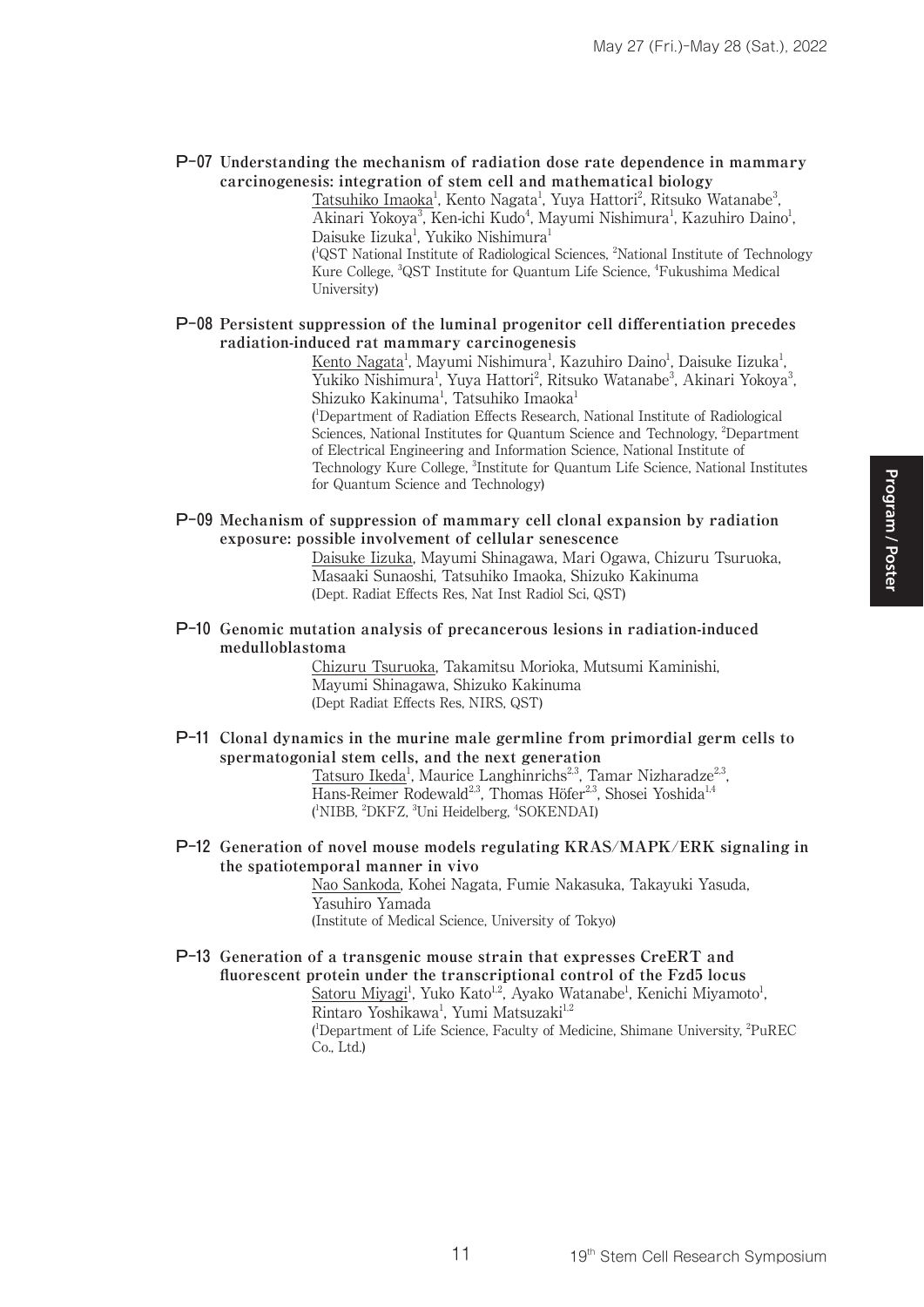#### P-14 **Identification of a niche-mimicking synthetic polymer scaffold that maintains neural stem cells in a growth factor- and serum-free system**

Tetsuya Taga<sup>1</sup>, Norihisa Bizen<sup>1,2</sup>, Kouichi Tabu<sup>1</sup>, Mei Wu<sup>3</sup>,

Christian Mangani<sup>3</sup>, Rong Zhang<sup>3</sup>, Mark Bradley<sup>3</sup>

( 1 Department of Stem Cell Regulation, Medical Research Institute, Tokyo Medical and Dental University (TMDU), <sup>2</sup>Division of Neurobiology and Anatomy, Graduate School of Medical and Dental Sciences, Niigata University, <sup>3</sup>EaStChem, School of Chemistry, University of Edinburgh)

#### P-15 **Hepatocyte growth factor is an adipokine that enhances breast cancer stem cell properties**

Behnoush Khaledian<sup>1</sup>, Masahiro Mizuno<sup>1</sup>, Masao Maeda<sup>1</sup>,

Takanori Hayashi<sup>1</sup>, Seiya Mizuno<sup>2</sup>, Seiji Okada<sup>3</sup>, Motoshi Suzuki<sup>1</sup>, Naoya Asai<sup>1</sup>, Fumihiro Sugiyama<sup>2</sup>, Satoru Takahashi<sup>2</sup>, Yohei Shimono<sup>1</sup> ( 1 Fujita Health University School of Medicine, 2 Faculty of Medicine, University of Tsukuba, 3 Joint Research Center for Human Retrovirus Infection, Kumamoto University)

#### P-16 **Mesenchymal loss of p53 alters stem cell capacity and models human fibrosarcoma**

Yuriko Sorimachi<sup>1,2</sup>, Hiroshi Kobayashi<sup>1</sup>, Nobuhito Goda<sup>2</sup>, Keiyo Takubo<sup>1</sup> ( 1 Department of Stem Cell Biology, Research Institute, National Center for Global Health and Medicine, <sup>2</sup>Department of Life Sciences and Medical BioScience, Waseda University School of Advanced Science and Engineering)

## P-17 **Efficacy of iPSC-derived megakaryocytes and platelets for skin wound healing**

<u>Kentaro Kosaka<sup>1,2</sup>,</u> Naoya Takayama<sup>1</sup>, Nobuyuki Mitsukawa<sup>2</sup>, Koji Eto<sup>1</sup> ( 1 Department of Regenerative Medicine, Chiba University Graduate School of Medicine, <sup>2</sup>Department of Plastic and Reconstructive Surgery, Chiba University Graduate School of Medicine)

#### P-18 **Establishment of mouse stem cells that can recapitulate the developmental potential of primitive endoderm**

Yasuhide Ohinata<sup>1</sup>, Haruhiko Koseki<sup>2,3</sup>

( 1 Laboratory for Cellular and Molecular Medicine, Graduate School of Medicine, Chiba University, 2 Laboratory for Developmental Genetics, RIKEN Center for Medical Sciences (IMS), <sup>3</sup>Cellular and Molecular Medicine, Graduate School of Medicine, Chiba University)

#### P-19 **An interferon-γ/FLT3 axis positively regulates hemopoietic progenitor cell expansion from human pluripotent stem cells**

<u>Kenji Kitajima</u><sup>1</sup>, Minako Shingai<sup>1,2</sup>, Hikaru Ando<sup>1,2</sup>, Takahiko Hara<sup>1,2,3</sup> ( 1 Stem Cell Project, Tokyo Metropolitan Institute of Medical Science, 2 Graduate School of Medical and Dental Sciences, Tokyo Medical and Dental University, <sup>3</sup>Graduate School of Science, Department of Biological Science, Tokyo Metropolitan University)

#### P-20 **Clu-positive hematopoietic stem cells show decreased stemness and expand the number with aging**

Shuhei Koide<sup>1</sup>, Motohiko Oshima<sup>1</sup>, Akira Nishiyama<sup>2</sup>, Koichi Murakami<sup>2,3</sup>, Naoki Itokawa<sup>1</sup>, Zhiqian Zheng<sup>1</sup>, Yaeko Nakajima-Takagi<sup>1</sup>, Tomohiko Tamura<sup>2,3</sup>, Atsushi Iwama<sup>1</sup>

( 1 Division of Stem Cell and Molecular Medicine, Center for Stem Cell Biology and Regenerative Medicine, The Institute of Medical Science, The University of Tokyo, Tokyo, Japan, 2 Department of Immunology, Yokohama City University Graduate School of Medicine, Yokohama, Japan, <sup>3</sup>Advanced Medical Research Center, Yokohama City University, Kanagawa, Japan)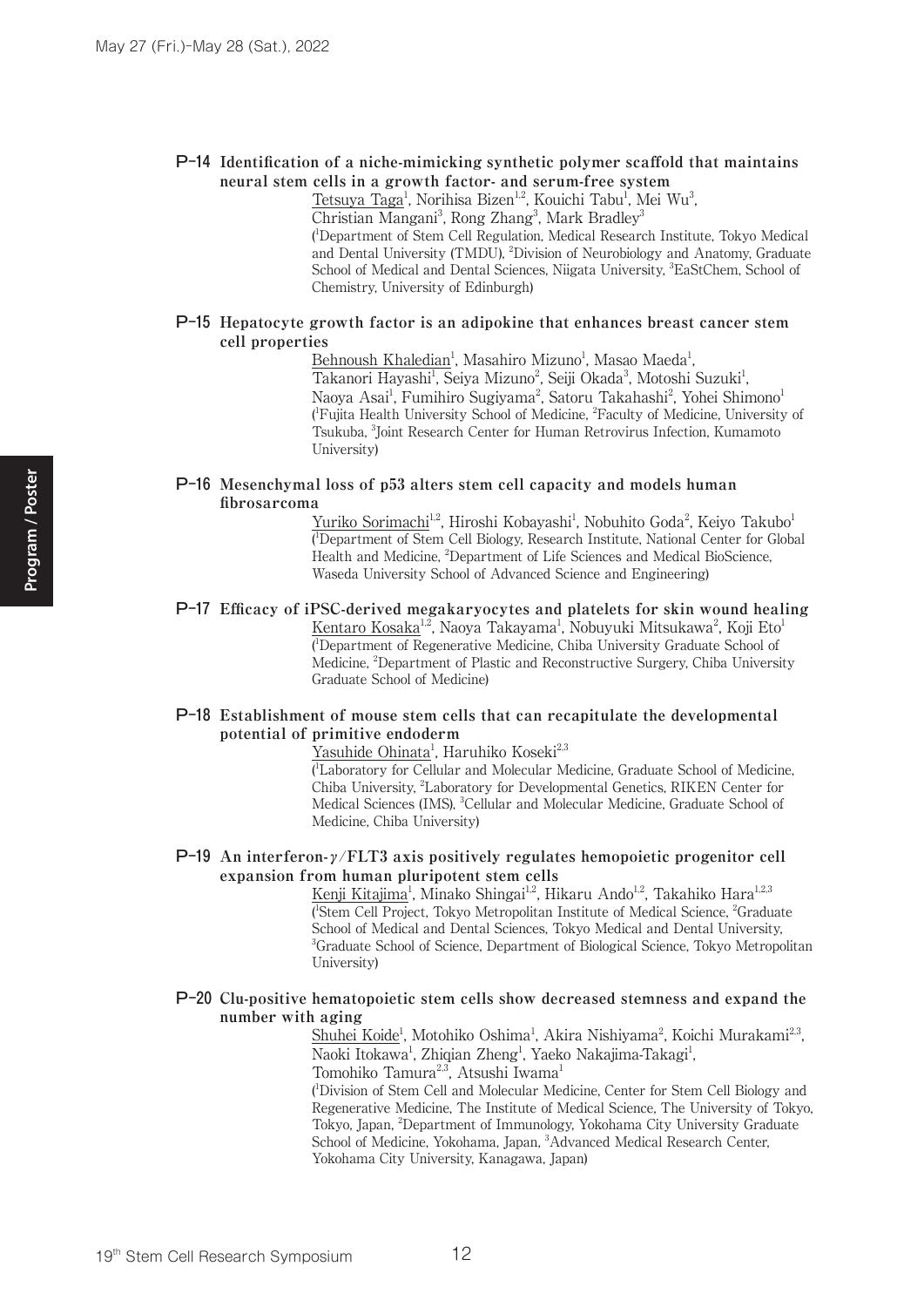#### P-21 **Characterization of neural stem/progenitor cells in the subventricular zone of the naked mole-rat brain**

Yuki Yamamura<sup>1</sup>, Yoshimi Kawamura<sup>1</sup>, Yuki Oiwa<sup>1</sup>, Kaori Oka<sup>1</sup>, Nobuyuki Onishi<sup>2</sup>, Hideyuki Saya<sup>2</sup>, Kyoko Miura<sup>1</sup> ( 1 Department of Aging and Longevity Research, Faculty of Life Sciences, Kumamoto University, Japan, 2 Division of Gene Regulation, Institute for Advanced Medical Research, Keio University School of Medicine, Japan)

#### P-22 **MYCL-mediated reprogramming expands pancreatic insulin-producing cells**

Michitada Hirano, Yasuhiro Yamada (Division of Stem Cell Pathology, Center for Experimental Medicine and Systems Biology, Institute of Medical Science, University of Tokyo)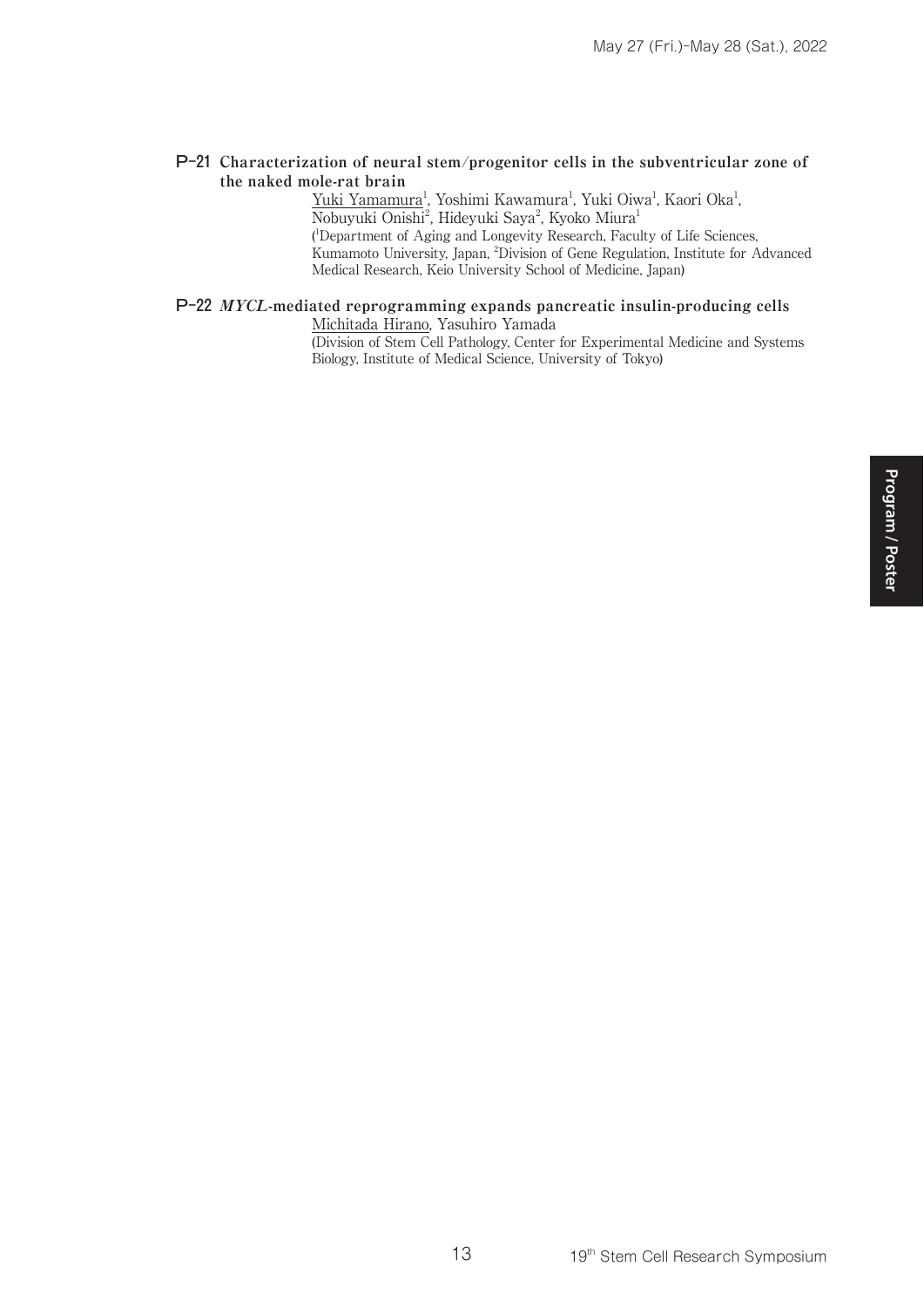試薬メーカーとの連携で、新製品の開発を完全サポート

尾験機材の総合ディ

# 研究者の皆様と共に

近年、科学技術の発展は目覚しくそれに伴い、バイオサ イエンスの分野においても各種の新製品が開発され、め まぐるしく進歩を遂げております。 弊社は試薬のトップメーカー各社との緊密な連携により、 エンドユーザーのニーズに適した試薬や機材の紹介・納 入を迅速かつ確実に実行することをモットーとして営業 活動を行っております。



〒113-0021 東京都文京区本駒込 5-2-10 http://www.takacho.biz

本社 TEL 03-3941-7161 FAX 03-3946-3980

柏営業所 TEL 04-7141-0081 FAX 04-7141-0082

**TAKACHO** 

川崎営業所 TEL 044-221-5155 FAX 044-221-5156 多摩営業所 TEL 0425-74-8371 FAX 0425-74-8372

福島営業所 TEL 024-525-3881 FAX 024-525-3882